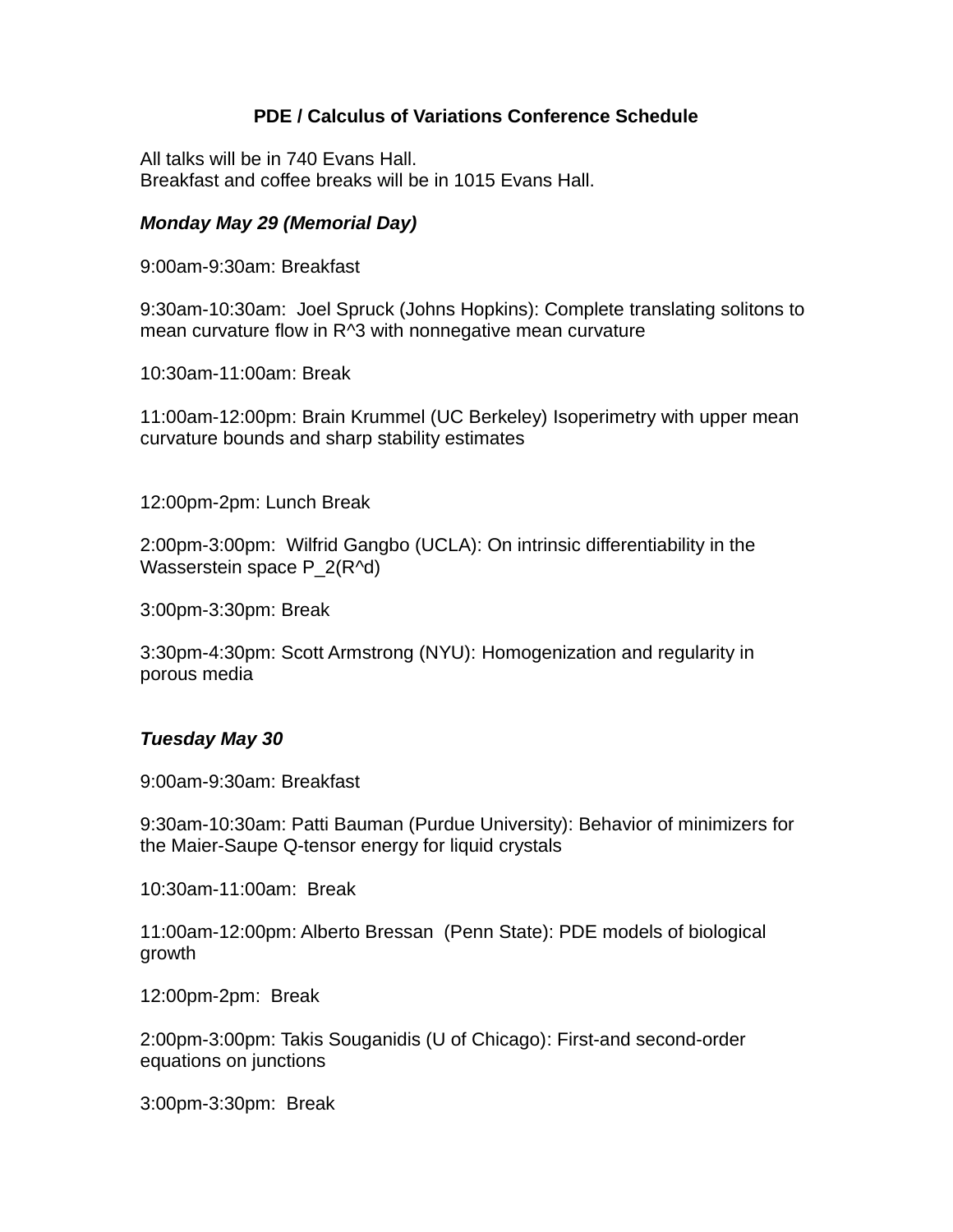3:30pm-4:30pm: Luis Caffarelli (University of Texas) Local and non local obstacle type problems

### *Wednesday May 31*

9:00am-9:30am: Breakfast

9:30am-10:30am: Hitoshi Ishii (Waseda University) The vanishing discount problem for fully nonlinear degenerate elliptic PDE

10:30am-11:00am: Break

11:00am-12:00pm Dan Phillips (Purdue University): Chevron like defects in liquid crystals

12:00pm-2pm: Break

2:00pm-3:00pm: Robert Jensen (Loyola U of Chicago): Embedded solutions of Hamilton-Jacobi-Bellman equations

3:00pm-3:30pm: Break

3:30pm-4:30pm: Fanghua Lin (NYU Courant): Revisiting the partition problem of the Dirichlet eigenvalues.

DESSERT PARTY 7:00pm

### *Thursday June 1*

9:00am-9:30am: Breakfast

9:30am-10:30am: Jeff Calder (U of Minnesota): The weighted p-Laplacian and semi-supervised learning

10:30am-11:00am: Break

11:00am-12:00pm: Jenny Harrison (UC Berkeley): The anisotropic Plateau's problem - an axiomatic approach to elliptic minimization

12:00pm-2pm: Lunch Break